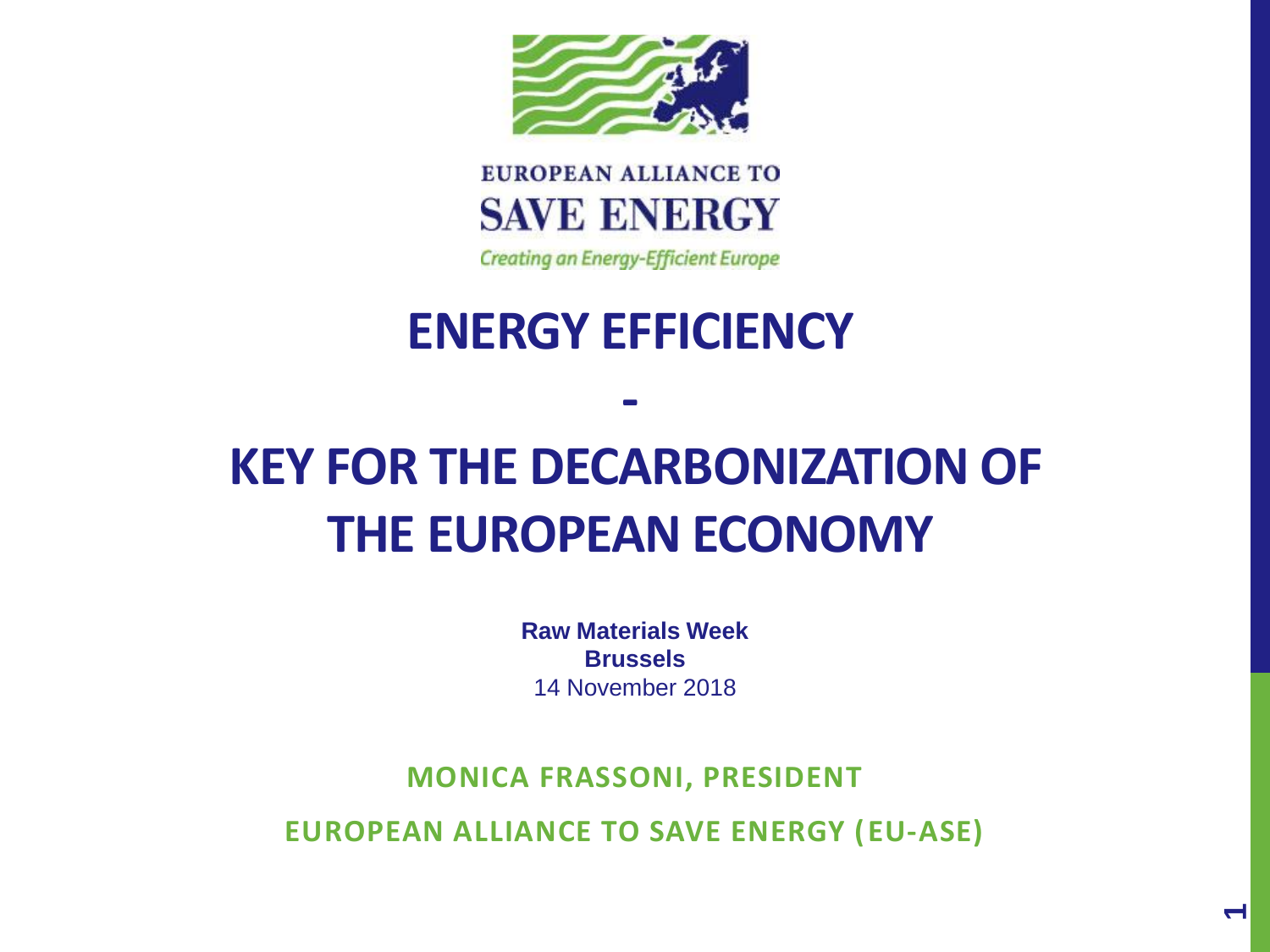### **ABOUT US**



| <b>ESTABLISHED</b> | United Nations Climate Change Conference in December 2010                                                                                                                                                                                                                                                                                                                                                                                                                                                                                                                                                                                                                                                                                    |
|--------------------|----------------------------------------------------------------------------------------------------------------------------------------------------------------------------------------------------------------------------------------------------------------------------------------------------------------------------------------------------------------------------------------------------------------------------------------------------------------------------------------------------------------------------------------------------------------------------------------------------------------------------------------------------------------------------------------------------------------------------------------------|
| <b>OUR VISION</b>  | Our vision is a future where energy efficiency and end-users empowerment are<br>central to the EU energy system and are fundamental drivers for job creation,<br>sustainable growth, competitiveness, energy productivity, innovation, energy<br>security and decarbonisation.                                                                                                                                                                                                                                                                                                                                                                                                                                                               |
| <b>OUR MISSION</b> | Be the leading European business organization gathering and representing all<br>industrial sectors engaged in energy efficiency;<br>Give visibility and enhance technological and market solutions for energy<br>efficiency whose potential is today not fully exploited, aiming for a doubling of<br>the rate of energy efficiency improvements to at least 3% per year;<br>Strengthen and enforce a well-functioning EU legislative and financial<br>framework for energy efficiency and cost-effective decarbonisation, in line with<br>the Paris agreement;<br>Promote a forward looking political agenda where energy efficiency will<br>facilitate further decarbonisation efforts and the integration of renewable<br>energy sources. |
| <b>WHO WE ARE</b>  | Some of Europe's leading energy efficiency advocates: companies, politicians and<br>campaigners.<br>EU-ASE members have operations across the 28 Member States, employ over<br>340.000 people in Europe and have an aggregated annual turnover of €115<br>billion.                                                                                                                                                                                                                                                                                                                                                                                                                                                                           |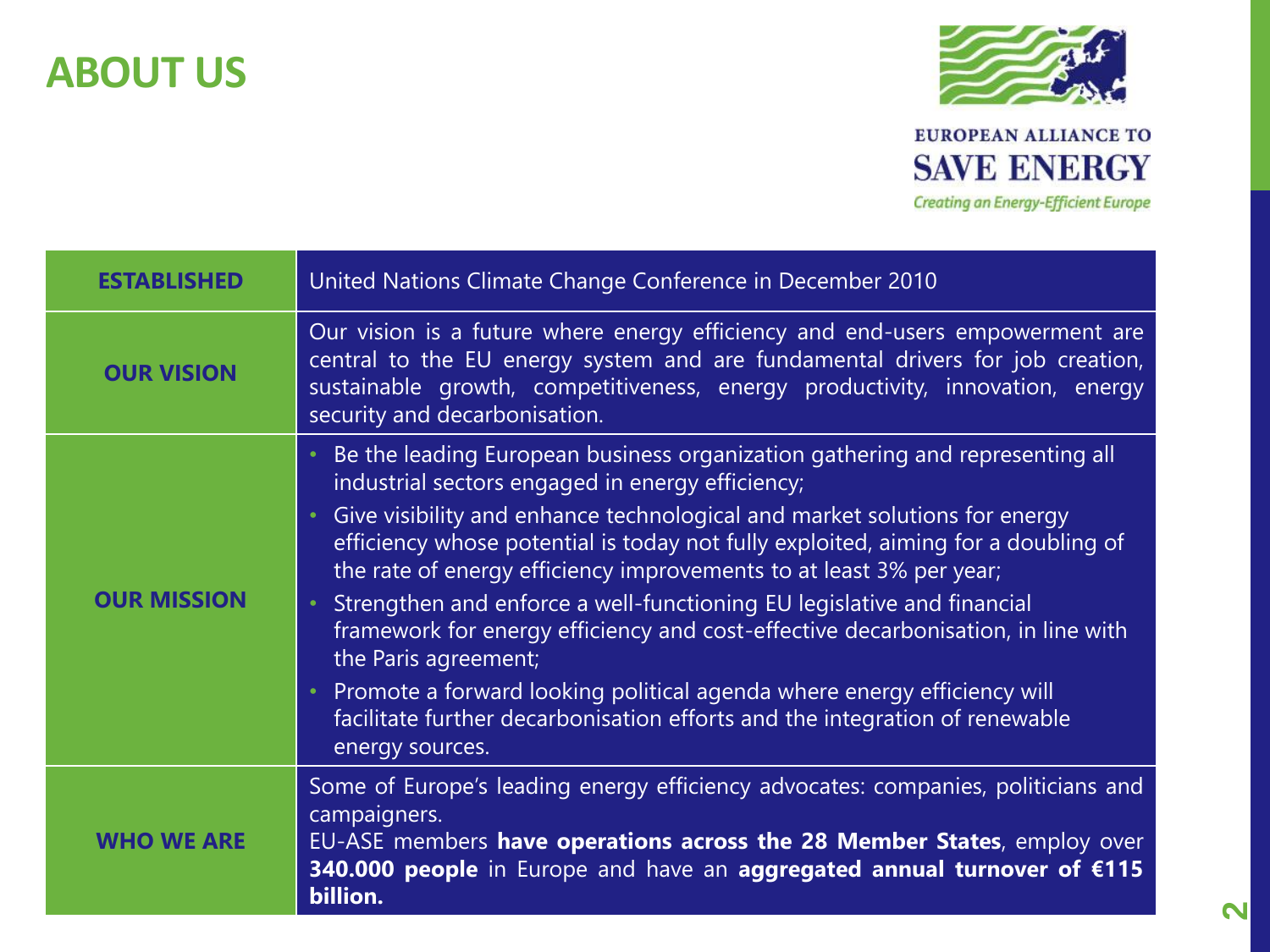

### **HONORARY MEMBERS**



**Bendt Bendtsen, MEP** (Denmark, EPP)



**Bas Eickhout, MEP** (Netherland, Greens) **Kathleen Van Brempt, MEP** (Belgium, S&D)

**Peter Liese, MEP** (Germany, EPP)

**Morten Helveg Petersen, MEP** (Denmark, ALDE)

**MEMBERSHIP: <sup>3</sup> Join the front line in the campaign for an energy efficient Europe**



**EUROPEAN ALLIANCE TO SAVE ENERGY Creating an Energy-Efficient Europe**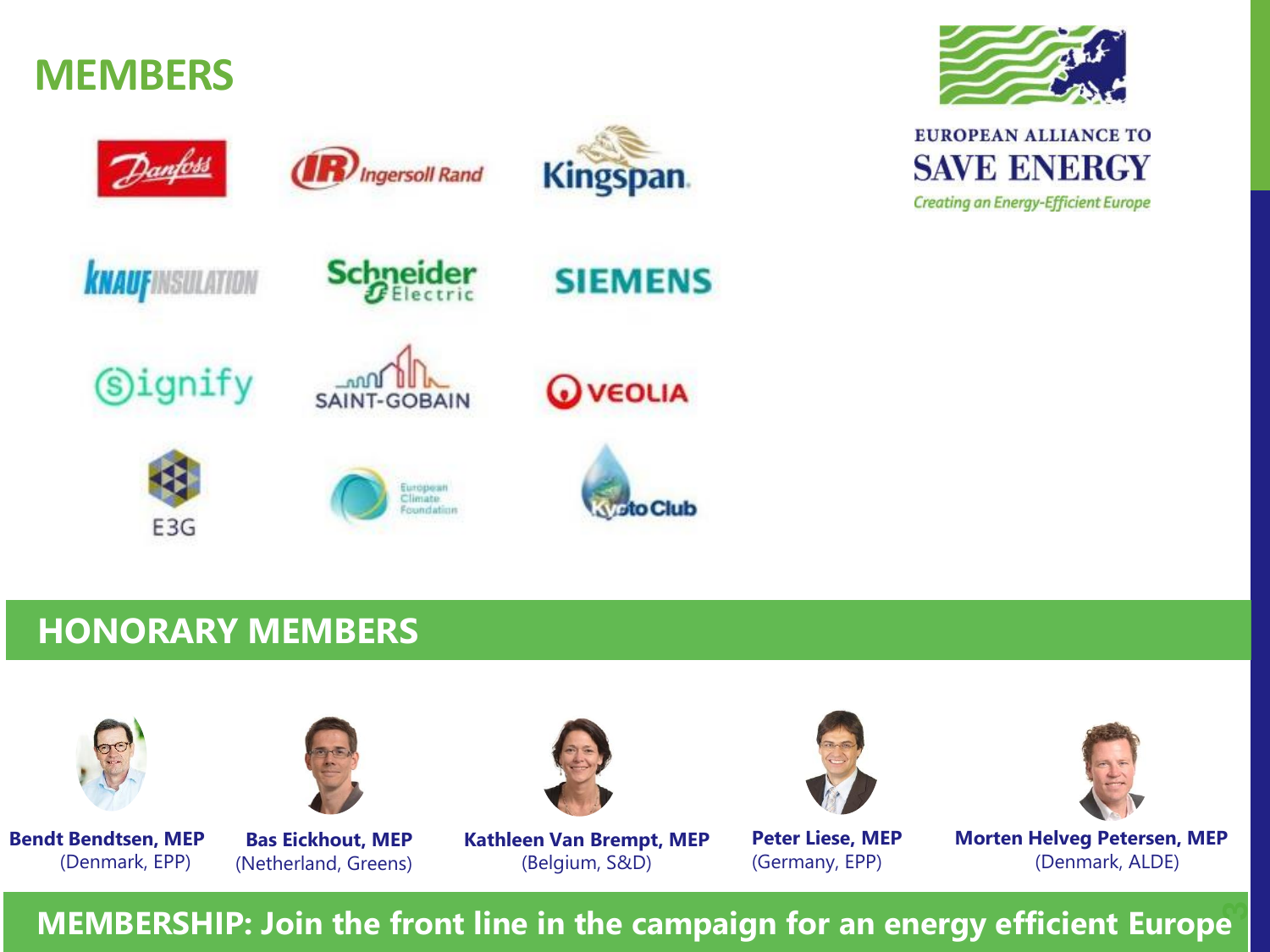### **WHY IS ENERGY EFFICIENCY CRUCIAL?**



**Creating an Energy-Efficient Europe** 

### **Because resources are limited**

**Resources should be used in the most efficient and consistent way as possible**

**EE allows to do more with less energy** **EE mitigates climate change**

**According to the European Commission, for every 1% extra energy savings by 2030, EU gas imports fall by 4%, greenhouse gas emissions decrease by 0.7% and employment increases by 336,000 jobs. Every 1% improvement in energy efficiency means saving the equivalent of the emission of about 12 million cars**

**IEA Model Scenario, to meet the objectives of Paris Agreement, 76% of emissions reductions in the EU will need to be achieved through energy Efficiency measures**

On average **1€ invested in energy efficiency saves 3€ over the lifespan of a technology**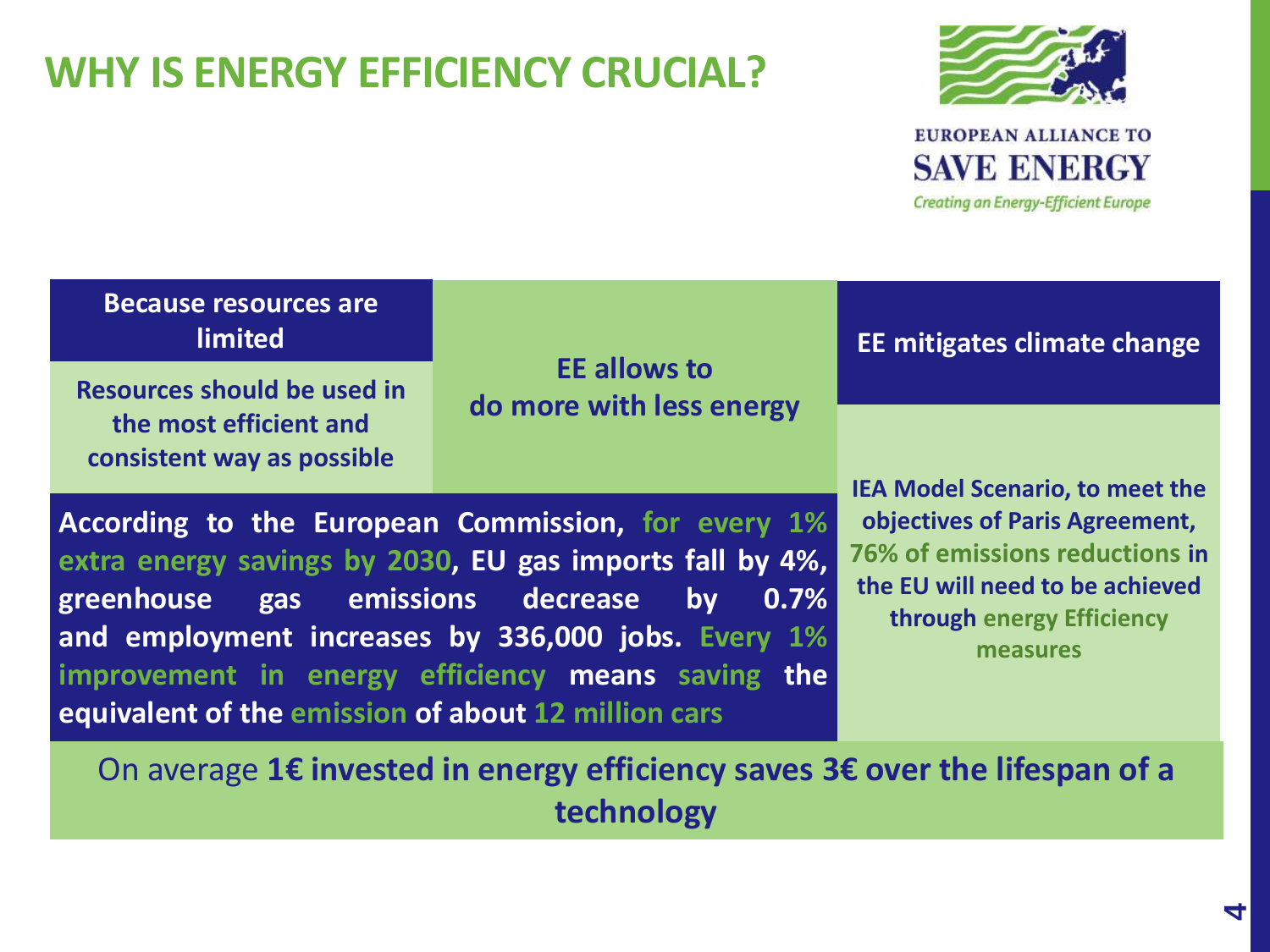### **LONG-TERM DECARBONIZATION STRATEGY:**  WELL BELOW **1.5°C AND NET 0** BY **2050**

- **EUROPEAN ALLIANCE TO SAVE ENERGY Creating an Energy-Efficient Europe**
- **WHY WE NEED IT?** Paris Agreement calls upon all its signatories to communicate "long term low greenhouse gas emissions development strategies" by 2020. To EU Member States committed to submit its own long-term strategy well ahead of the 2020 deadline.
- The latest UN [science](https://www.euractiv.com/section/climate-environment/news/warming-of-2c-substantially-more-harmful-than-1-5c-draft-un-report/) report shows that upper temperature goal **(2°C)** of the Paris Agreement does **not represent a climate safe zone.**
- **Difference between** warming of **1.5°C and 2°C** would **be "substantial":**
	- **European Environment Agency** estimates those costs to be up **to €120 billion per year** under a 2°C warming scenario, and up to **€200 billion per year** under a 3°C warming scenario as a result of extreme weather conditions!

European Commission needs to ensure that the longterm strategy sets **Europe** on a pathway that delivers on **the 1.5°C objective** of the Paris Agreement, which must include **a net 0** emissions target **by 2050 at the latest.** This highlights even further the **vital role of energy efficiency** -it will not be possible to get there unless actions and investments are stepped up!

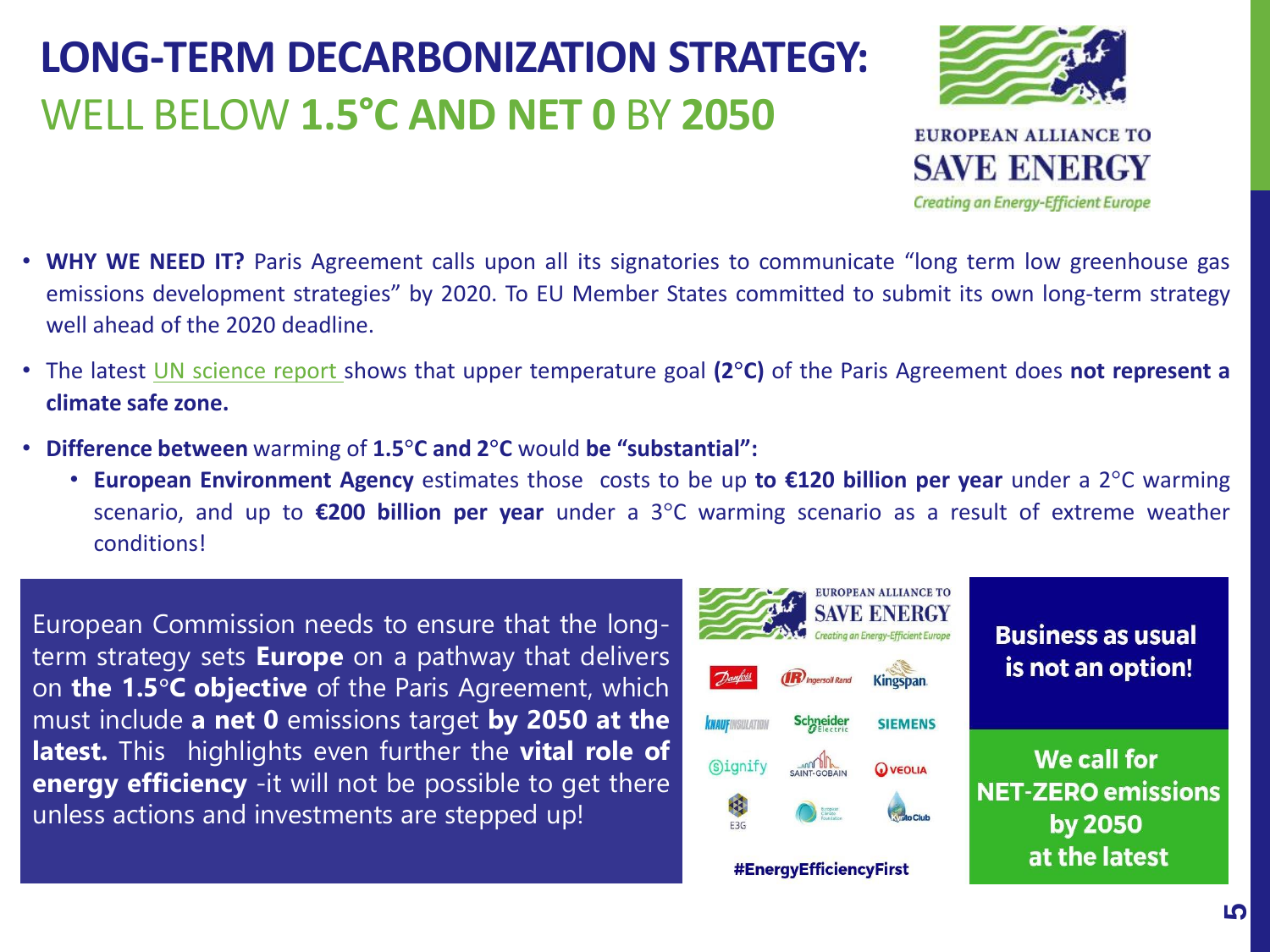### **LONG-TERM DECARBONIZATION STRATEGY EU-ASE** POLICY ASKS:



**EUROPEAN ALLIANCE TO SAVE ENERGY Creating an Energy-Efficient Europe** 

**Recalling full benefits of energy efficiency for EU citizens**

Economic growth and increased competitiveness, job creation, healthier population and ecosystems, cleaner air and water, poverty alleviation and strengthened energy security.

#### **Pursuing the 1.5ºC limit**

Would prevent 20 trillion dollars of global economic losses, compared to a 2°C scenario

#### **Net-zero emissions target by 2050 at the latest** To reach 1.5ºC

#### **Energy efficiency first principle**

Systematically comparing the cost-effectiveness and the added value of energy efficiency measures and carbon neutral energy supply solutions

#### **EE and RES to work in synergy**

**Phasing out fossil fuels** EE+RES+climate policies to avoid stranded assets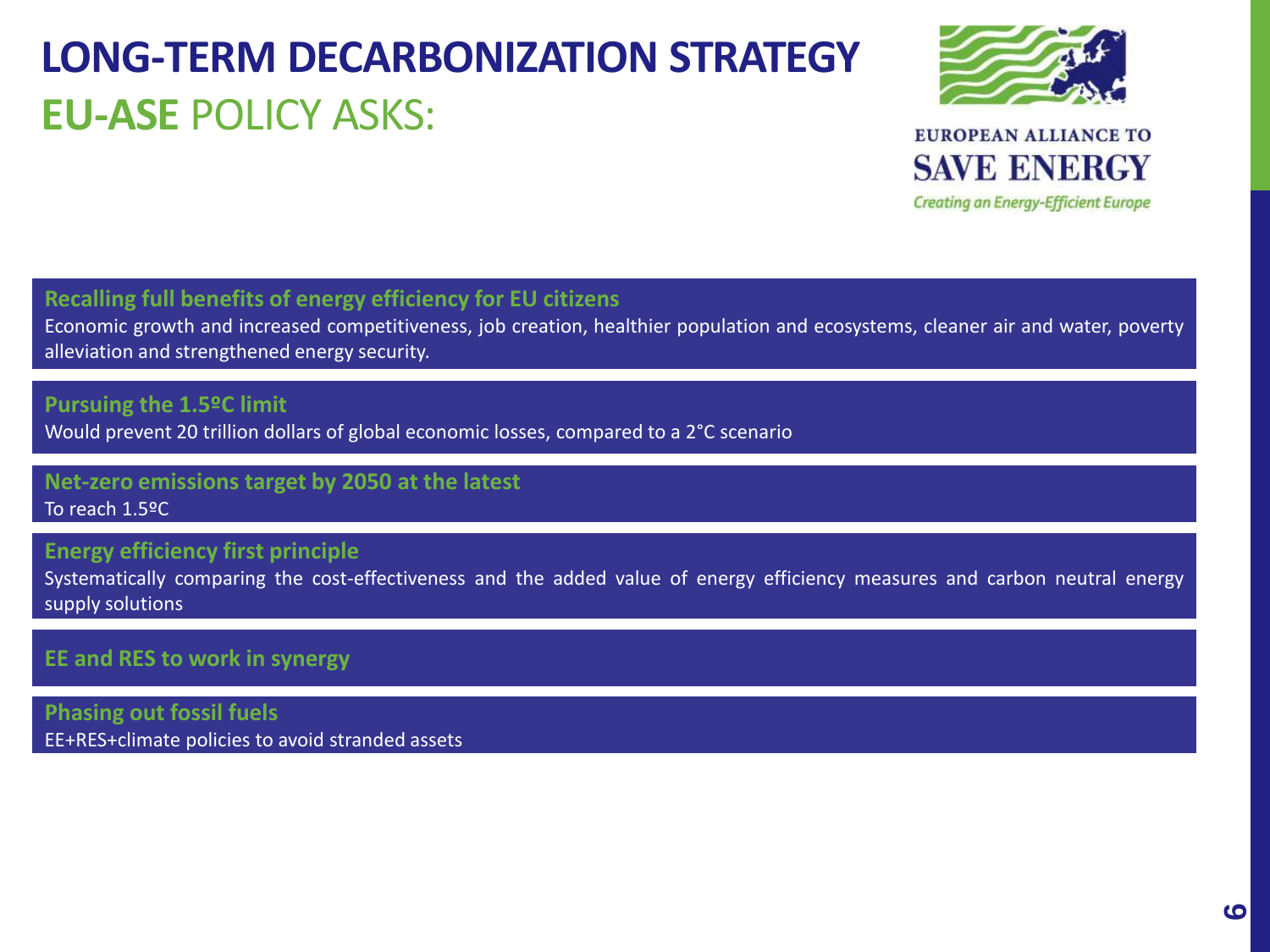### **INTENSIVE INDUSTRY ENABLES DECARBONIZATION IN SECTORS WITH HIGH POTENTIAL**



❑**ENERGY INTENSIVE INDUSTRIES (EIIs) INDISPENSIBLE TO LOW-CARBON SOLUTIONS:** enable the European economy and looking ahead, **are needed to enable a carbon neutral Europe**. EIIs enable almost all other sectors such as transport, buildings and constructions, defence, appliances, agriculture, etc.

**Two-thirds** of the economic potential to improve energy efficiency **remain untapped:**



#### **INTENSIVE INDUSTRY TO UNTAP POTENTIAL IN:**

#### ❑**TRANSPORT (examples)**

A new car today is 22% more efficient than in 2007 and metals as well as light weight plastic materials help achieve this, together with high performance lubricants and fuels. Lime helps producing high strength steel for lighter cars and ferro-alloys are essentials to produce specialty steels. Concrete highways reduce vehicles fuel consumption by over 20%;

#### ❑ **BUILDINGS (examples)**

Insulation through the use of foam, stone or glass wool, coupled with high performance glazing in buildings, have the potential to enable more than 80% energy savings from buildings. Energy efficient LED bulbs use a combination of metals and plastics.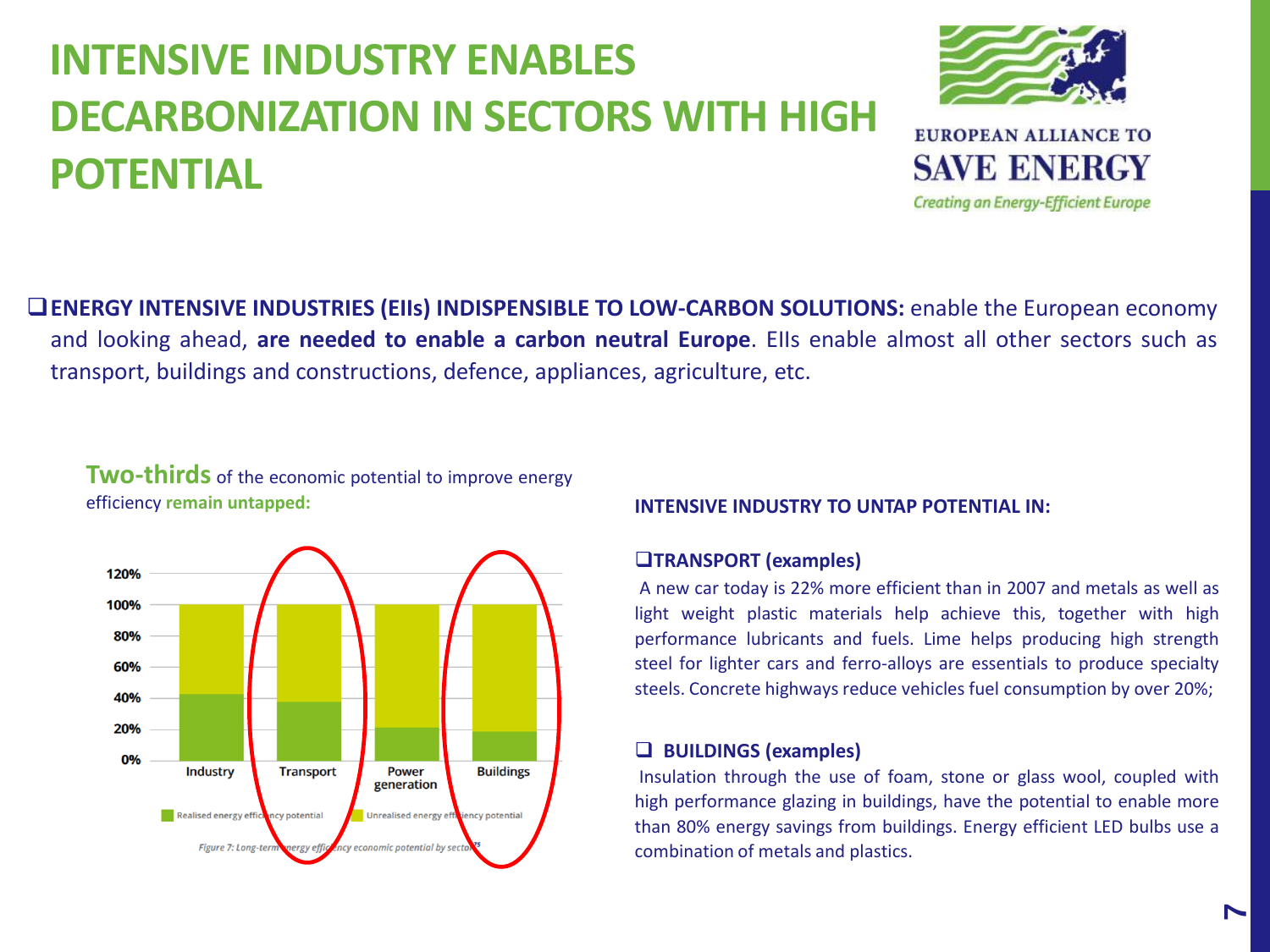### **UNTAPPED POTENTIAL OF ENERGY INTENSIVE INDUSTRY**



❑**THERE IS UNTAPPED SAVING POTENTIAL ALSO IN INTENSIVE INDUSTRY:** In the EU, an assessment by ICF for DG ENER showed an **economic potential** of reduction in final energy consumption for EIIs between **5.8% and 12.7%** compared to Business As Usual (BAU) energy consumption in 2050. The **technical potential** is considered to be larger with savings ranging between **17% and 26%.**



Figure 7: Long-term energy efficiency economic potential by sector<sup>75</sup>

| <b>Sector</b>                | <b>Economical potential (2 year</b><br>payback - 5 year payback) | <b>Technical potential (maximum</b><br>energy saving potential) |
|------------------------------|------------------------------------------------------------------|-----------------------------------------------------------------|
| <b>Non-ferrous</b>           | 12-12.7%                                                         | 21%                                                             |
| Pulp and paper               | $5.8 - 7.1%$                                                     | 17%                                                             |
| <b>Non-metallic minerals</b> | $6.6 - 7.2%$                                                     | 18%                                                             |
| <b>Petroleum refining</b>    | $8.5 - 9.5%$                                                     | 22.5%                                                           |
| <b>Chemical and pharma</b>   | 7.9-9.3%                                                         | 22%                                                             |
| Iron and steel               | $8.6 - 9.4%$                                                     | 26%                                                             |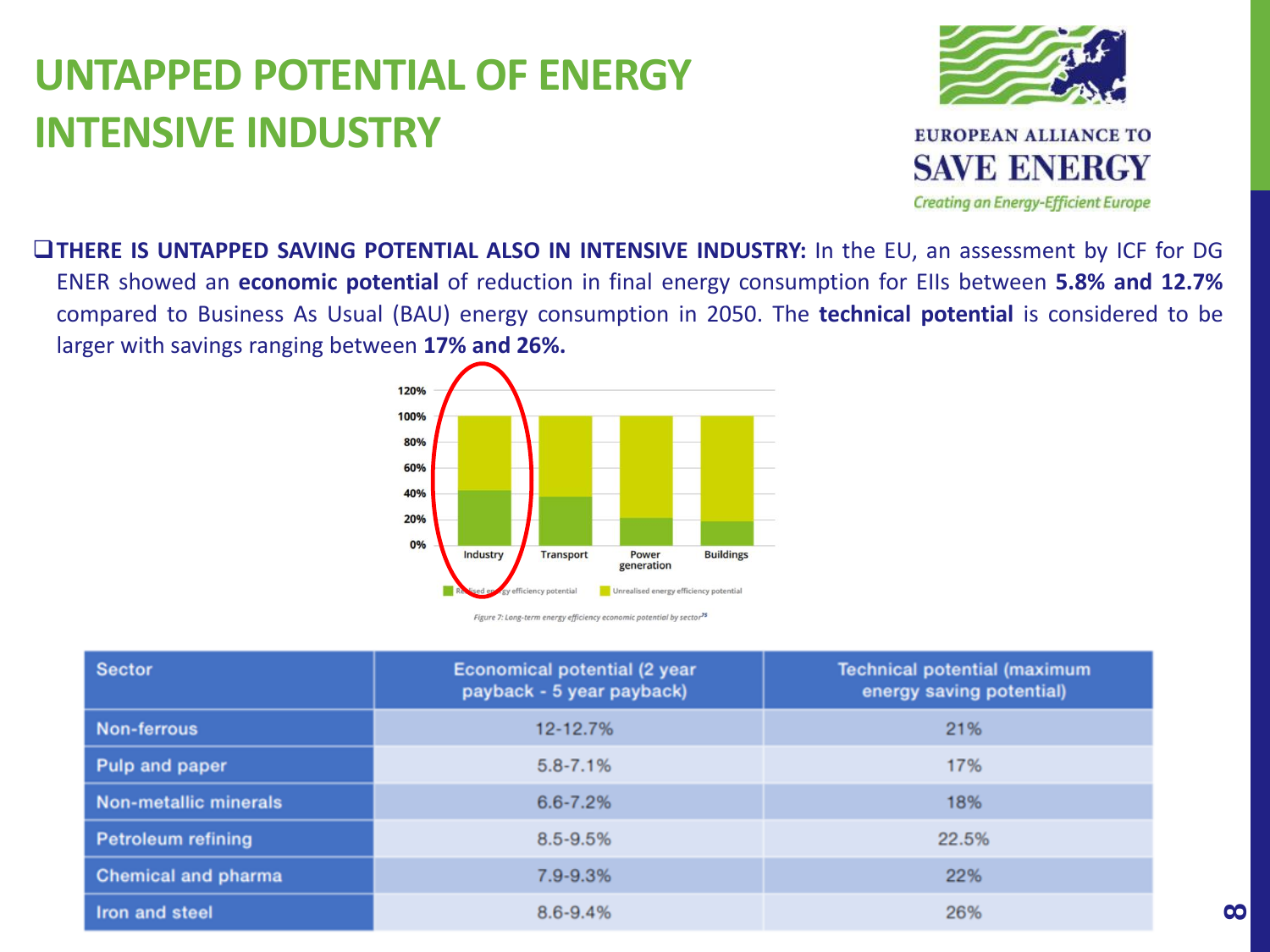### **SOLUTION: STRONG AND PROMPT IMPLEMENTATION OF NEW EU LEGAL ENERGY EFFICIENCY FRAMEWORK**



**Creating an Energy-Efficient Europe** 

| <b>Energy Efficiency Directive</b>                                                                                                                    | <b>EPBD</b>                                                                                                                                                                                                                                                             | <b>Governance Regulation</b>                                                                                                                                                                                                                |
|-------------------------------------------------------------------------------------------------------------------------------------------------------|-------------------------------------------------------------------------------------------------------------------------------------------------------------------------------------------------------------------------------------------------------------------------|---------------------------------------------------------------------------------------------------------------------------------------------------------------------------------------------------------------------------------------------|
| 32.5% headline target<br>0.8% mandatory saving sub-<br>target anual energy sales to final<br>consumers (Art.7)<br><b>Upward review clause in 2023</b> | Long term renovation strategies<br>Energy efficient + decarbonised<br>building stock by 2050 (CO2<br>emissions reduced by 90%)<br>Mid-term goals for 2030-2040<br><b>Enhancing of smart technologies</b><br>and technical building systems<br>Support deployment of EVs | <b>Binding European template for</b><br><b>National Energy and Climate</b><br>Plans (NECPs) by January 2020<br>NECPs to support EC planning (EC<br>provides recommendations ono<br>draft plans)<br><b>Energy Efficiency First principle</b> |

**Europe moving towards enhanced energy efficiency does not mean a decrease in economic performance. Instead, it leads to more innovation that will foster an increasingly sustainable economic model.**